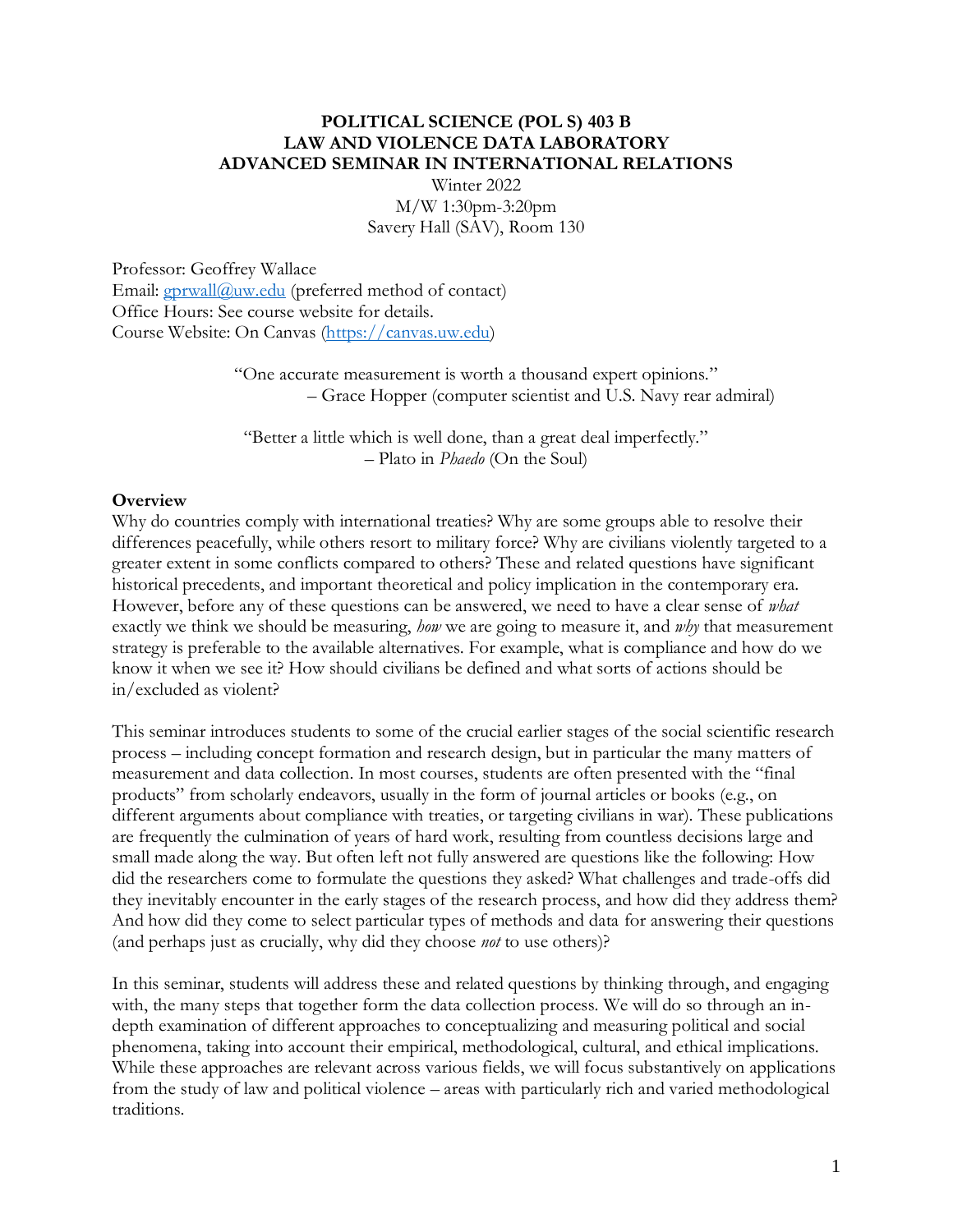To make some of these abstract principles more concrete and put them into action, this course also has a large collaborative and experiential component, where students will work individually and together on a larger data collection initiative related to violence against journalists worldwide.

All information in the syllabus, as well as additional readings and announcements can be found on the Canvas course website at [https://canvas.uw.edu](https://canvas.uw.edu/) (additional materials will be posted to a shared Google Drive). It is the student's responsibility to check the website on a frequent basis, since this is where all course-related information and developments will be posted.

*\*\*Important Note\*\*:* By enrolling in this course, students acknowledge that they have read, understand, and agree to follow **ALL** of the requirements, policies, and procedures laid out in this syllabus.

## **Course Objectives**

- Define and describe some of the main considerations in conceptualizing and measuring phenomena in the social sciences, including validity, reliability, and precision.
- Compare and contrast a range of data collection approaches, including archives, government and non-governmental reports, interviews and surveys, experiments, newspapers, social media, and satellite and other spatial data, among others.
- Identify and apply some of the particular dynamics involved in, and tools available for, collaborative data collection endeavors.
- Advance a larger research project on the use of violence as a strategy against journalists and other members of the media.

My hope is that this course will be enjoyable, informative, and challenging, and will give students a more comprehensive sense of the earlier formative stages of the research process in the social sciences, which may prove useful for students when deciding what to do academically or professionally going forward.

#### **Project Description and Relationship to the Course**

Data collection endeavors in the social sciences are becoming increasingly ambitious in breadth and depth, often involving large collaborative teams. As such, students will join work on a larger project related to dynamics involving various forms of violence against journalists. This component of the project focuses on the killing of members of the media through a data set on all journalist killings worldwide for the years 1992-2020. Specifically, this project seeks to identify patterns in the resort to violence against journalists: for instance, why are journalists targeted to a greater extent in some countries, or at certain periods, than others? The long-term hope is that this project will provide a firmer basis for being able to address these and related questions involving the causes and consequences of violence against journalists. But an important prerequisite for answering any of these questions is to have a comprehensive accounting of episodes of journalist killings and the different attributes and dynamics involved.

A core motivation of this laboratory course concerns the many benefits offered by an experiential approach, where "learning-by-doing" provides for a more effective and stimulating path to developing a deeper understanding of the data collection process. Following this belief, we will be integrating work related to this substantive project on violence against journalists throughout all aspects of this course to help us better think about different aspects of data collection.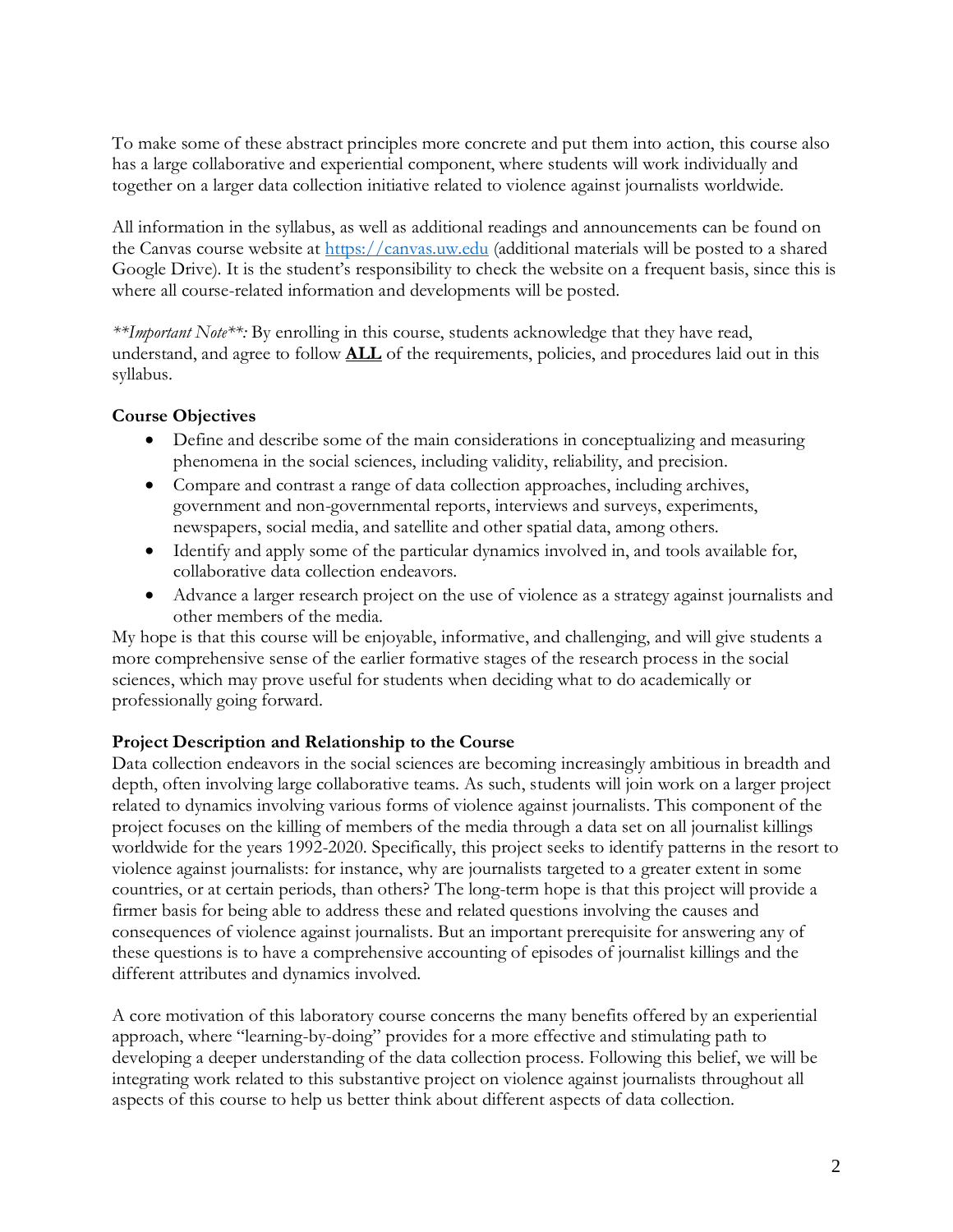#### **Readings**

There are no required books for purchase. All readings are available in electronic format and will be posted on the Canvas course website.

## **Course Requirements**

*\*\*Important Note\*\*:* The nature and weighting of assessments are subject to change based on possible alterations in the mode of course delivery due to Covid disruptions, university policy changes, or related health and safety concerns. Any changes will be clearly announced by the instructor.

Students are expected to attend all class meetings (see further below for health-related issues).

Final grades for the course are determined by the following components:

- Data Collection/Classification (aka "coding") Chunks and Logs/Journaling (weekly)  $50\%$
- Data Presentation  $-10\%$
- Reflective Essay  $-15%$
- Participation  $-25%$

#### *Data Collection/Classification (aka "coding") Chunks and Logs/Journaling*

Students will be expected to devote time and effort (around 3-4 hours each week) to specific coding tasks related to the project on journalist killings. This will include keep a log and journal of the work performed weekly. All coding and logs will be due by 9am of the following Monday morning each week. More details to be provided.

#### *Data Presentation*

One of the most challenging, but rewarding, tasks is to communicate with others about data-related matters. As part of developing professionalization and visual/oral communication skills, students will work in small groups to give a data presentation on one of the "Data Features" assigned each week, putting themselves in the shoes of the investigators for the relevant project. More details to be provided.

## *Reflective Essay*

Using their prior logs and journaling, each student will write a short critical reflective essay closer to the end of the quarter on the journalism violence research project and how it fits with one or more of the general dimensions of data collection covered in the course. More details to be provided.

#### *Participation*

Because this is a small seminar, we have a great opportunity to engage with each other and discuss the course material and issues related to data collection. In the aim of making this experience rewarding for everyone involved, full and thoughtful participation is essential. Activities will include analyzing the readings and course material, discussing the "Data Features," raising and resolving challenging cases in the journalism violence project, and applying course themes to current events. Students will be evaluated based on the quantity *and* quality of their participation. Further details on the structure and expectations for seminar will be provided.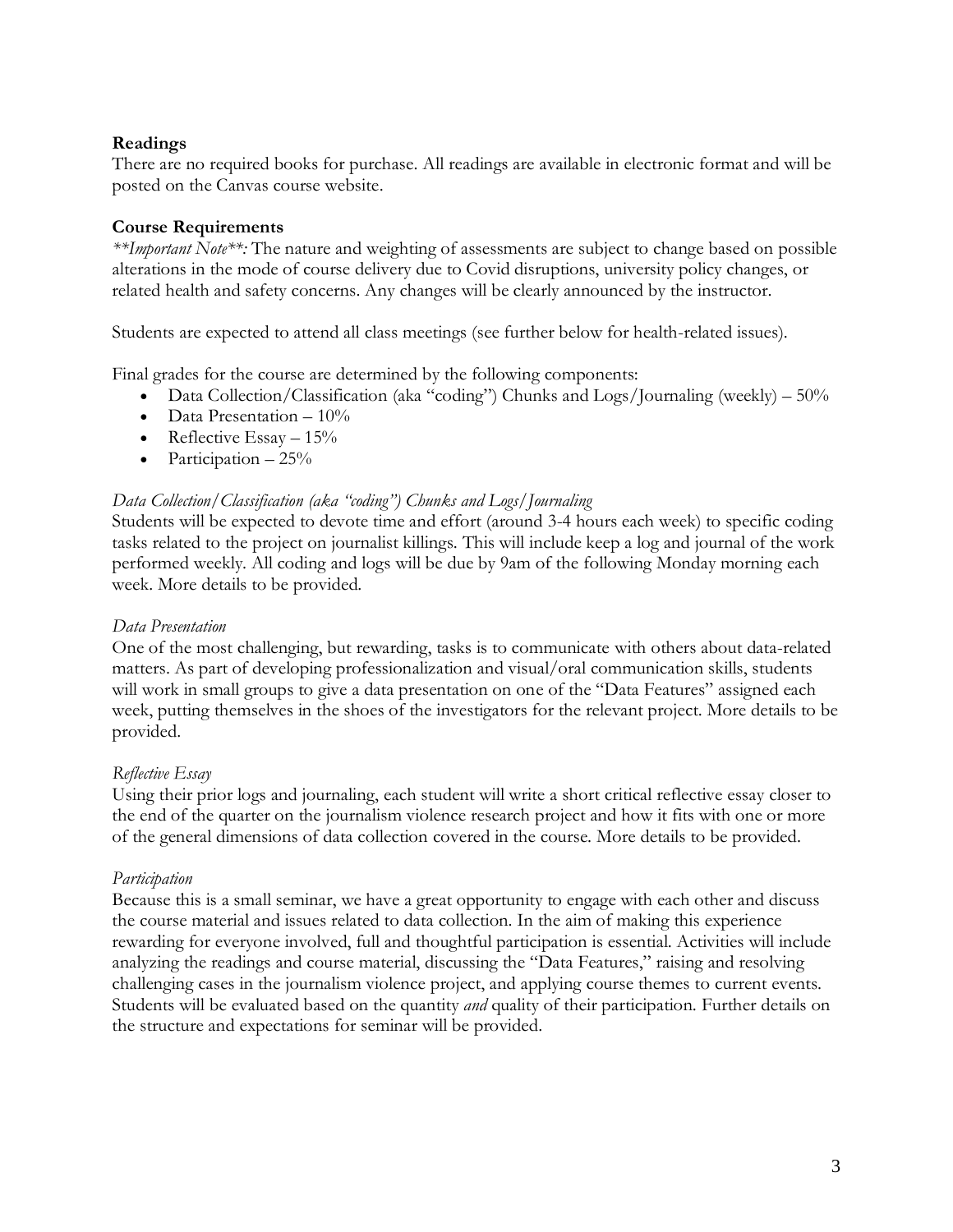|                                           | Exemplary $(3.5-4.0)$                                                                                                                                                                                                                       | Proficient (2.5-3.4)                                                                                                                                                                                                                                   | Developing (1.5-2.4)                                                                                                                                                                              | Inadequate $($ <1.5 $)$                                                                                                                                                                                 |
|-------------------------------------------|---------------------------------------------------------------------------------------------------------------------------------------------------------------------------------------------------------------------------------------------|--------------------------------------------------------------------------------------------------------------------------------------------------------------------------------------------------------------------------------------------------------|---------------------------------------------------------------------------------------------------------------------------------------------------------------------------------------------------|---------------------------------------------------------------------------------------------------------------------------------------------------------------------------------------------------------|
| Frequency of<br>participation<br>in class | Student initiates<br>contributions more<br>than once in each class.                                                                                                                                                                         | Student initiates<br>contribution once in<br>each class.                                                                                                                                                                                               | Student initiates<br>contribution at least in<br>half of the class                                                                                                                                | Student does not<br>initiate contribution &<br>needs instructor to<br>solicit input.                                                                                                                    |
| <b>Quality of</b><br>comments             | Comments always<br>respectful, insightful &<br>constructive. Uses<br>appropriate<br>terminology.<br>Comments balanced<br>between general<br>impressions, opinions<br>& specific, thoughtful<br>criticisms or<br>contributions.              | Comments mostly<br>respectful, insightful &<br>constructive. Mostly<br>uses appropriate<br>terminology.<br>Occasionally<br>comments are too<br>general or not relevant<br>to the discussion.                                                           | Comments are<br>sometimes respectful,<br>constructive, with<br>occasional signs of<br>insight. Lacking in<br>appropriate<br>terminology.<br>Comments not always<br>relevant to<br>the discussion. | Comments are<br>disrespectful or<br>uninformative. Does<br>not use appropriate<br>terminology. Heavy<br>reliance on opinion &<br>personal taste, e.g., "I<br>love it," "I hate it,"<br>"It's bad," etc. |
| Listening<br><b>Skills</b>                | Student listens<br>attentively when others<br>present materials,<br>perspectives, as<br>indicated by comments<br>that reflect & build on<br>others' remarks, i.e.,<br>student hears what<br>others say<br>& contributes to the<br>dialogue. | Student is mostly<br>attentive when others<br>present ideas,<br>materials, as indicated<br>by comments that<br>reflect & build on<br>others' remarks.<br>Occasionally needs<br>encouragement or<br>reminder from<br>instructor of focus of<br>comment. | Student is often<br>inattentive and needs<br>reminder of focus of<br>class. Occasionally<br>makes disruptive<br>comments while others<br>are speaking.                                            | Does not listen to<br>others; regularly talks<br>while others speak or<br>does not pay attention<br>while others speak;<br>detracts from<br>discussion; sleeps, etc.                                    |

The following is a set of general guidelines for how participation will be assessed.

#### **Data Lab Principles and Expectations**

Beyond formal rules of academic misconduct (see further below for general UW policies), there are also important norms guiding data collection and social science research more generally. By participating in this seminar, all students agree to the following principles.<sup>1</sup>

- 1. We are a team engaged in a collective effort. Reciprocity matters, so consider how your actions affect others.
- 2. We are also a community. We should treat each other with respect at all times. We may sometimes disagree (in fact, this is expected), but we will try our best to leave personal judgements and attacks aside.
- 3. Honesty is always the best policy in all endeavors, especially when it comes to data collection. Data-related work should never be falsified or misrepresented for any reason.
- 4. It's OK to make mistakes indeed, it's almost inevitable when doing anything worthwhile. Students will \*never\* get into trouble for making mistakes (and it's better for me to know about a mistake now than not know and find out later!). What matters is being forthright, learning from mistakes, and moving forward.

<sup>&</sup>lt;sup>1</sup> Hat tip to Emily Gade's (Emory University) Oppression/Resistance Lab for informing and inspiring several of these principles.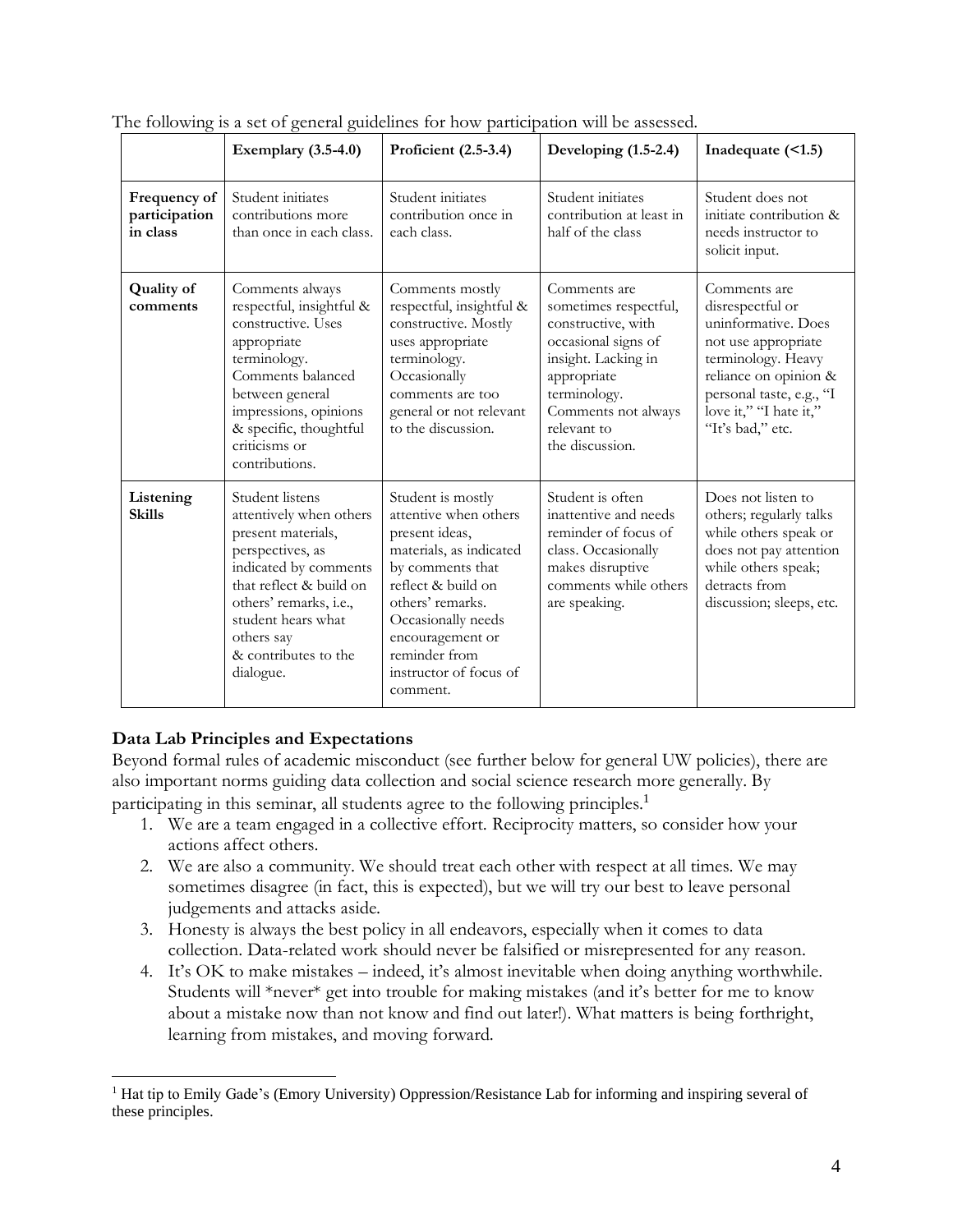- 5. To reduce mistakes, when engaged in coding give your full attention and effort. Data collection and multitasking don't mix.
- **6.** Don't be afraid to ask questions (chances are almost certain that others feel similarly). It is by asking questions that we learn.

## **Class Communications**

- Canvas: For most administrative or logistical questions not of a personal nature (e.g., readings for the week), please consult the website and syllabus first. General announcements will also be posted via Canvas. Please consult regularly.
- Google Drive and Docs: All your assigned files related to the research project will be stored in individual folders on a shared class Google Drive, and you will enter your data and logs/journaling there (accounts will be associated with your UW NetID). This also allows for remote backing up of your work, one of the first principles of data collection.
	- o We will be primarily working with Google Docs and Sheets (here is a brief [introduction](https://www.youtube.com/watch?v=cVLXkMC8-x8) to the spreadsheet software).
- Classroom Discussion: We will devote time in each class session to connecting the weekly theme to the journalist killings project, as well as answering and discussing coding-related questions and reflections related to students' logs and journaling.
- Zoom: Office hours will take place over Zoom.
	- o Office hours will be an open discussion format, allowing students to bring up any other coding or course-related questions that were not covered in class.
	- o Everyone is likely familiar with Zoom at this point, but here is a brief [introduction](https://www.youtube.com/watch?v=QOUwumKCW7M) to using this meeting interface.
- Email: For all other matters, feel free to email me from your  $@$ uw.edu email address with the Subject Heading: "POL S 403: …" Expect replies within 24 hours, excluding weekends.

# **Grading Scale**

The 4.0 scale used in this course will be posted on Canvas.

## **Grading Policy and Appeals**

Appeals must be made at least 24 hours after, but within one week, of when an assignment was originally returned to the class, or the grade posted online. Verbal appeals, or appeals simply asking for more points, will not be considered. To make an appeal, students are required to write a typed memo (no longer than the equivalent of 1 page single-spaced in 12-point Times New Roman font with 1-inch margins) clearly explaining the reasons why they feel the grade they received was inappropriate.

## **Religious Accommodations**

Washington state law requires that UW develop a policy for accommodation of student absences or significant hardship due to reasons of faith or conscience, or for organized religious activities. The UW's policy, including more information about how to request an accommodation, is available at [Religious Accommodations Policy.](https://registrar.washington.edu/staffandfaculty/religious-accommodations-policy/) Accommodations must be requested within the first two weeks of this course using the [Religious Accommodations Request Form.](https://registrar.washington.edu/students/religious-accommodations-request/)

## **Accessibility**

If you have already established accommodations with Disability Resources for Students (DRS), please communicate your approved accommodations to the instructor as soon as possible so we can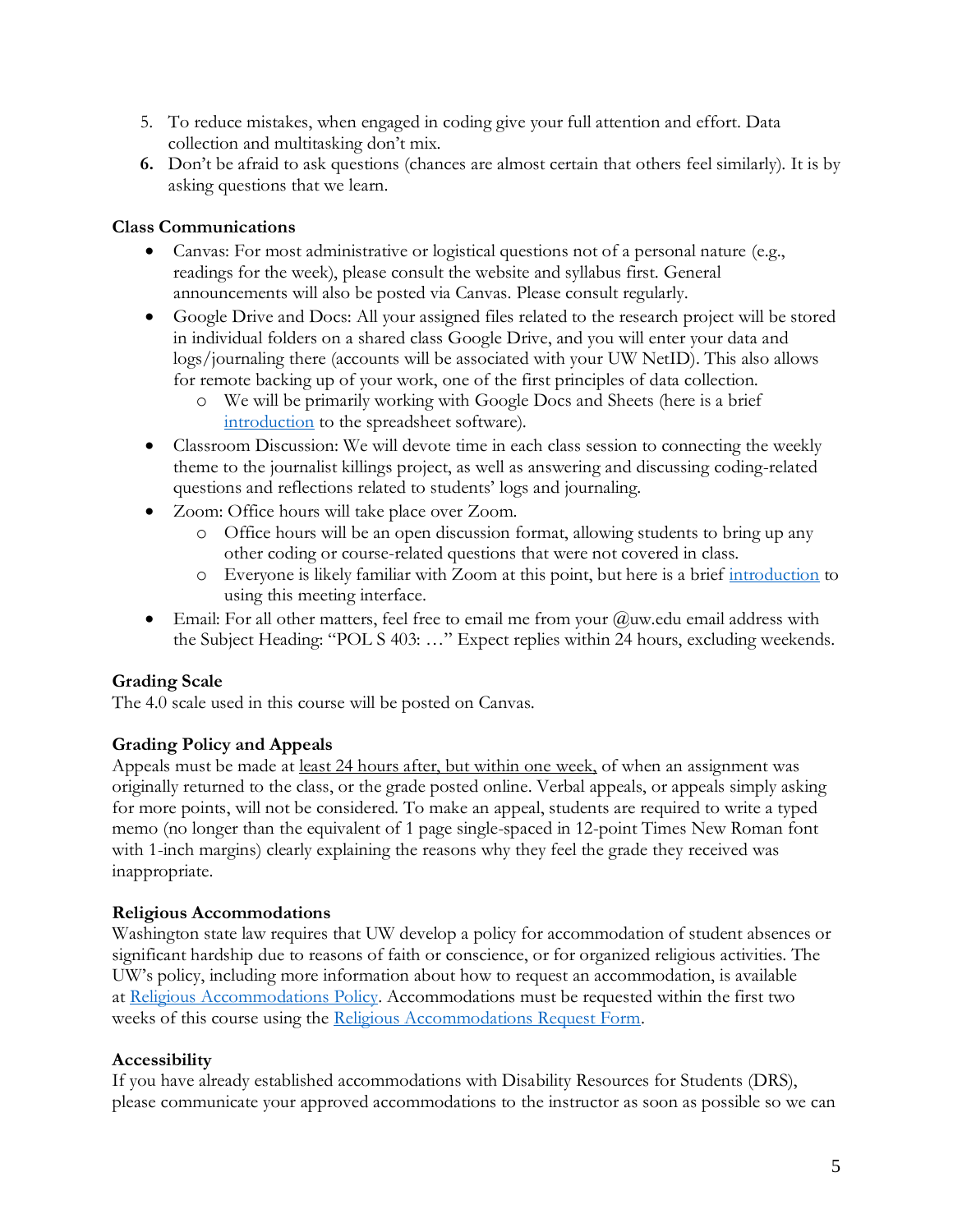discuss your needs in this course. If you have not yet established services through DRS, but have a temporary health condition or permanent disability that requires accommodations (conditions include but not limited to: mental health, attention-related, learning, vision, hearing, physical or health impacts), you should likewise contact DRS at 206-543-8924, email [uwdrs@uw.edu,](mailto:uwdrs@uw.edu) or online at [http://disability.uw.edu.](http://disability.uw.edu/) DRS offers resources and coordinates reasonable accommodations for students with disabilities and/or temporary health conditions. Reasonable accommodations are established through an interactive process between you, your instructor, and DRS. It is the policy and practice of the University of Washington to create inclusive and accessible learning environments consistent with federal and state law.

No alternative accommodations will be granted in this course without documentation from DRS. Students interested in obtaining accommodations should thus make appropriate arrangements with DRS as soon as possible in the quarter.

#### **Acknowledgement of Course Material Content**

All of the assigned materials for this course (lectures, readings, audio-visual materials, discussion) are directly relevant to its central theme – data collection on law and violence. The assigned materials are all widely recognized as important scholarly or cultural works. Students who intend to take this class should be aware, however, that a number of the assigned works contain adult themes and language. In particular, the reports on episodes of journalist killings used in the main project may include violent and other troubling details. Students who believe that exposure to such content will detract from their ability to absorb and understand the required course materials, or complete assignments, are encouraged to reach out to the instructor to discuss their concerns, but may need to consider dropping the class. By remaining in this course, students acknowledge that the instructor has alerted them to the adult themes and language present in some of the assigned materials, and that they are responsible for all of the required materials, even those that they might find offensive.

#### **Academic Misconduct**

Academic misconduct is a serious offense at the University of Washington. All cases of suspected academic misconduct will be referred to the Arts and Sciences Committee on Academic Conduct, and may result in a grade of 0.0 for the assignment in question in addition to other potential consequences. The instructor takes instances of academic misconduct seriously, and is apt to pursue the most serious sanctions available under university guidelines.

University policies and guidelines regarding cheating and plagiarism can be found at [https://depts.washington.edu/grading/pdf/AcademicResponsibility.pdf.](https://depts.washington.edu/grading/pdf/AcademicResponsibility.pdf)

What constitutes academic misconduct? The University of Washington Student Conduct Code defines it as the following (WAC 478-120-024).

#### **Academic misconduct** includes:

- (a) **"Cheating,"** which includes, but is not limited to:
	- (i) The use of unauthorized assistance in taking quizzes, tests, or examinations; or (ii) The acquisition, use, or distribution of unpublished materials created by another student without the express permission of the original author(s).
- (b) **"Falsification,"** which is the intentional use or submission of falsified data, records, or other information including, but not limited to, records of internship or practicum experiences or attendance at any required event(s). Falsification also includes falsifying scientific and/or scholarly research.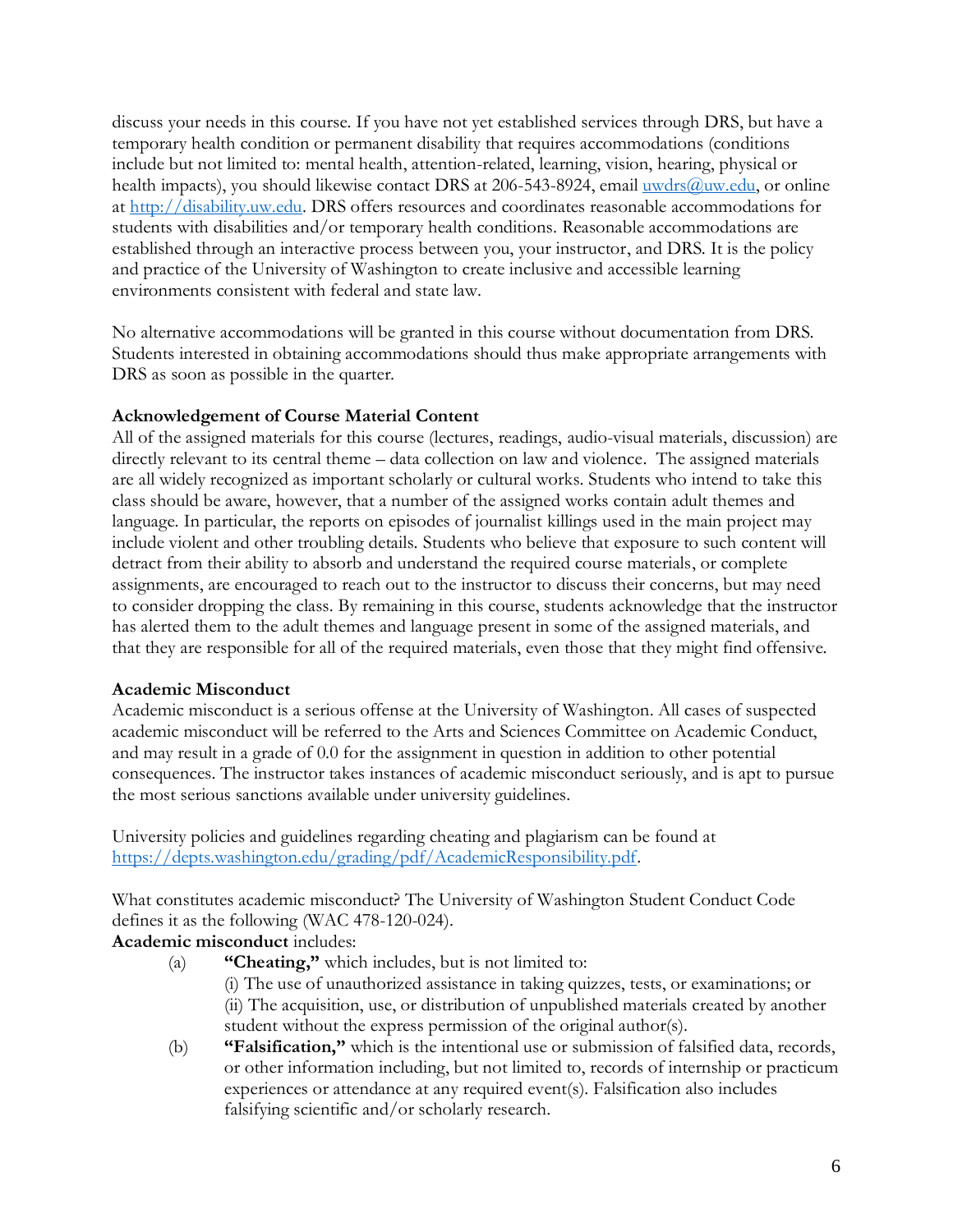(c) **"Plagiarism,"** which is the submission or presentation of someone else's words, composition, research, or expressed ideas, whether published or unpublished, without attribution. Plagiarism includes, but is not limited to: (i) The use, by paraphrase or direct quotation, of the published or unpublished work of another person without full and clear acknowledgment; or (ii) The unacknowledged use of materials prepared by another person or acquired from an entity engaging in the selling of term papers or other academic materials.

## (d) **Prohibited collaboration**.

- (e) Engaging in behavior specifically prohibited by an instructor in the course of class instruction or in a course syllabus.
- (f) **Multiple submissions** of the same work in separate courses without the express permission of the instructor(s).
- (g) Taking deliberate action to destroy or damage another's academic work in order to gain an advantage for oneself or another.
- (h) The recording of instructional content without the express permission of the instructor(s), and/or the dissemination or use of such unauthorized records.

If you are uncertain what constitutes plagiarism, please ask the instructor. The Political Science/JSIS/LSJ/CHID Writing Center also offers guidance on plagiarism, general advice on writing, and related issues of academic integrity:

[http://depts.washington.edu/pswrite/forstudents.html.](http://depts.washington.edu/pswrite/forstudents.html)

# **COVID-19**

We are all in this together! The health and safety of the entire University of Washington community is of the highest priority. Masks covering the nose and mouth are required in the classroom or other indoor spaces, regardless of vaccination status. Eating and drinking will not be permitted in class. The instructor and TAs have the authority to cancel class if students do not comply. Non-compliant students may be reported to the Community Standards and Student Conduct office. For further details on UW's face covering policy, see [here.](https://www.ehs.washington.edu/system/files/resources/COVID-19-face-cover-policy.pdf)

If you have [symptoms,](https://coronavirus.uwhealth.org/symptoms-and-care/) do not come to class and do get [tested.](https://www.washington.edu/coronavirus/testing/) For additional information about COVID-19 and UW policies, see [here.](https://www.washington.edu/coronavirus/student-faq/)

# **Self-Care**

Undergraduate studies are hard enough in normal times, but these are unfortunately not normal times. We are currently living through a global pandemic, heightened economic uncertainty, a period of renewed attention domestically and internationally to racial injustice, and an intensely polarized political environment.

The Counseling Center and Hall Health are excellent resources on campus that many UW students utilize. Students may get help with study skills, career decisions, substance abuse, relationship difficulties, anxiety, depression, or other concerns.

- [Husky Health & Well-Being Portal](https://wellbeing.uw.edu/)
- [Counseling Center](https://www.washington.edu/counseling/)
- [Hall Health](https://wellbeing.uw.edu/unit/hall-health/)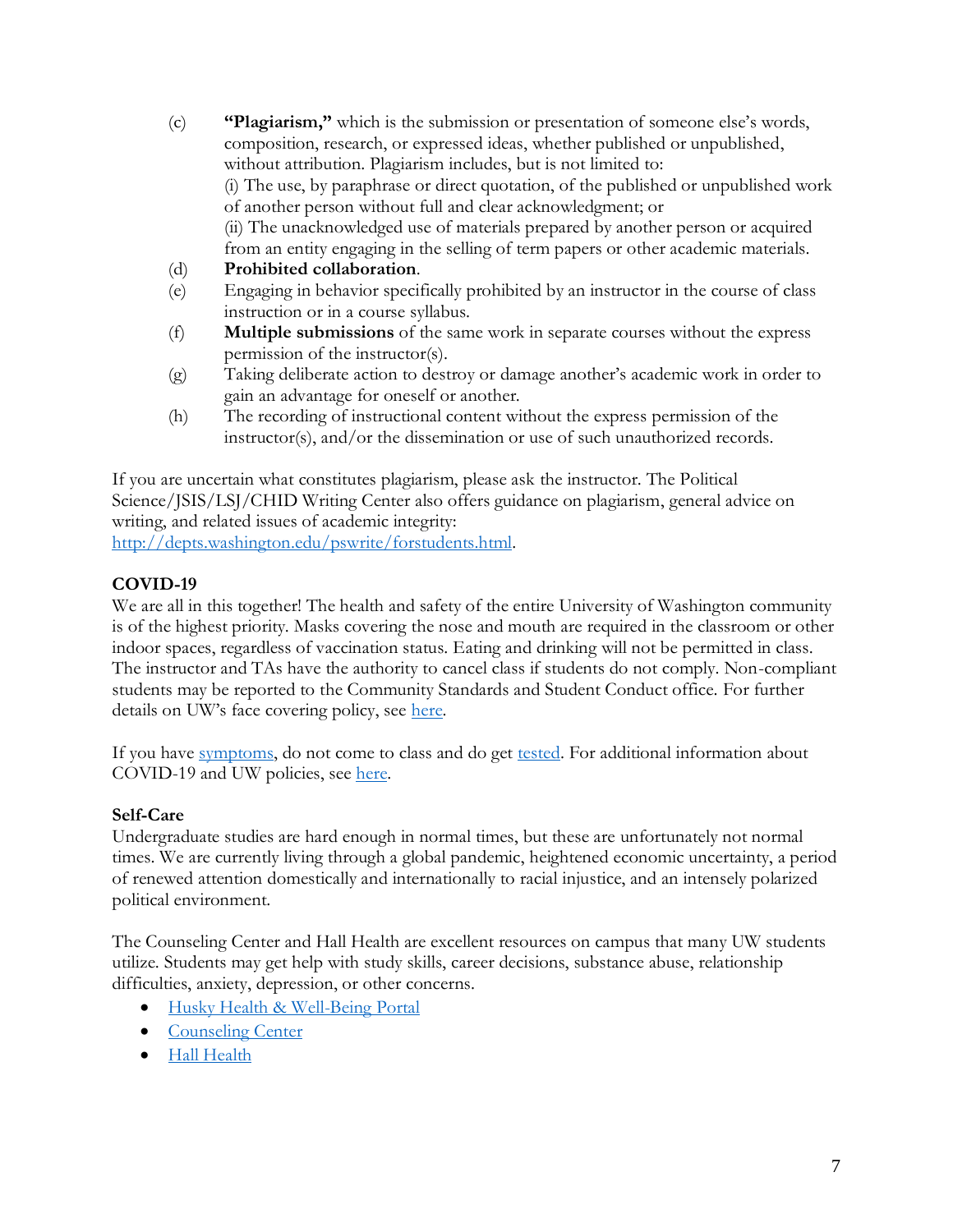## **Course Schedule**

The following is a schedule of topics and readings for the course. The schedule is subject to change based on the pace of the class. The instructor will clearly announce any changes.

## **What a Typical Week Looks Like**

Topics are usually ordered thematically by week, meaning the two classes should be viewed as closely connected, often continuing on where the prior one left off. A general week looks like the following.

- Students submit and update their coding work and logs/journaling by 9am Monday morning for the prior week.
- Start with a general overview of the week's theme by the instructor, followed by small group exercises and/or class discussion.
- Time allotted each class to discuss work and progress on the journalist killing project, addressing specific questions/challenges, as well as connecting the project to the themes from the current or prior weeks.
- "Data Feature" presentation and discussion. This will usually occur in the second class meeting of the week, but exact timing will depend on pace and other considerations. Will be clearly announced ahead of time.

# **Week 1 (M 1/3; W 1/5): Introduction and Overview – Or, Why Are We Here? The Art and Science of Data Collection with an Overview of Journalist Killings Project**

M 1/3: Overview of Course Content and Organization

- Hoover Green, Amelia. 2013. "How to Read Political Science: A Guide in Four Steps." (4 pgs).
	- o This article provides a foundation for more effectively reading and understanding many of the subsequent readings in the course.
- International News Safety Institute (INSI). 2007. *Killing the Messenger: Report of the Global Inquiry by the International News Safety Institute into the Protection of Journalists*.
	- o Read Excerpt 2-18 to get a sense of violence against journalists and one approach to studying the topic. Skim Appendix A (55-69) for a summary of some trends in journalist killings.

W 1/5: Overview of the Journalist Killings Data Collection Project

- Instructions and Codebook for Journalist Killings Data Set (On Google Drive)
	- o Read entire codebook to get a sense of the full project, but concentrate on the variables listed in the accompanying "Instructions" document.

*Training Note:* We will be going over the basic files, organization, and tasks involved in the work involved in the journalist killings project.

## **Week 2 (M 1/10; W 1/12): What's the Question…but Just as Importantly What's the Story? Inquiring and Theorizing as First Steps in Data Collection**

• Brancati, Dawn. 2018. *Social Scientific Research*. Thousand Oaks, C.A.: SAGE Publications. Ch.3 "Identifying a Research Question" (31-44).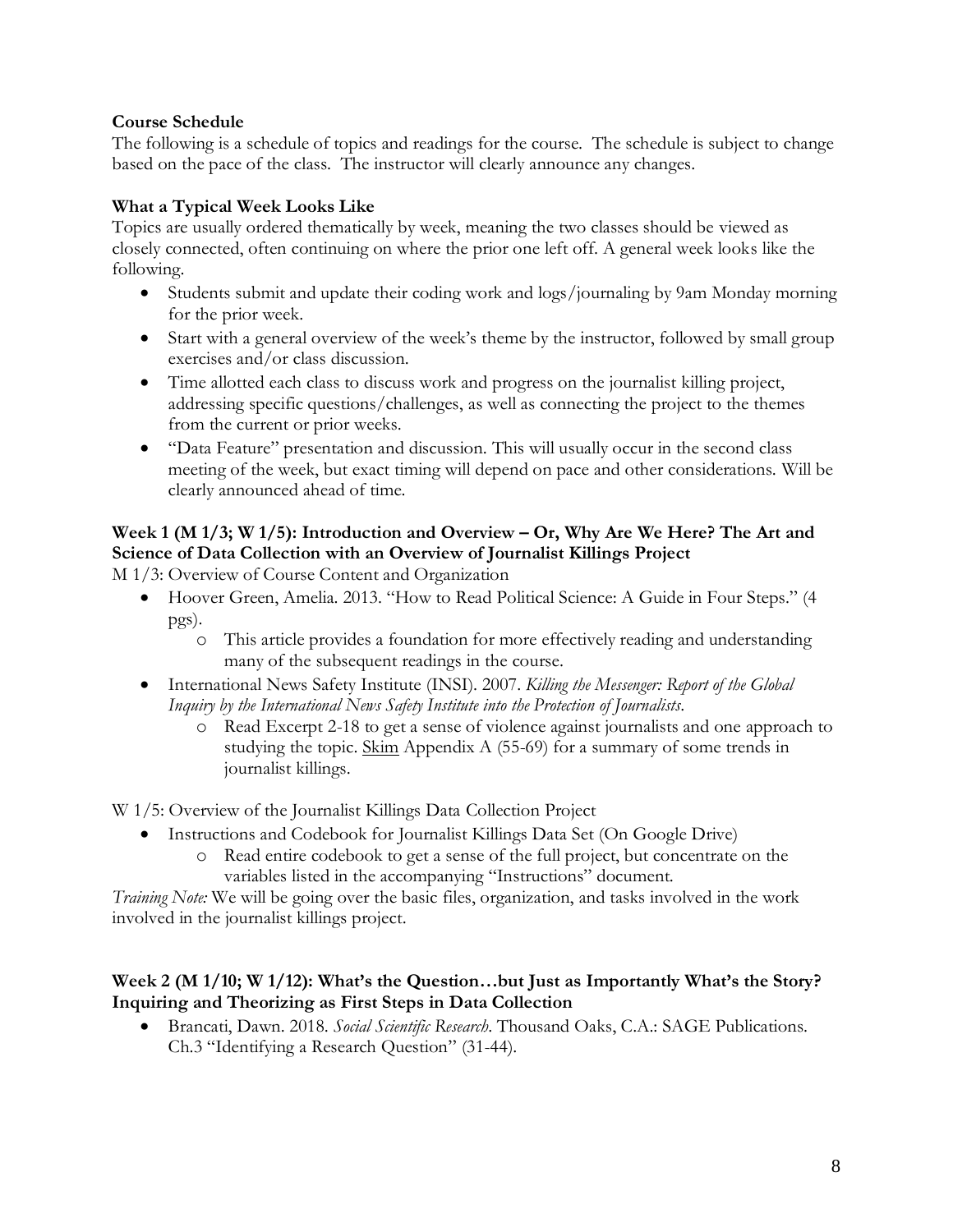#### *Data Feature*

• Eck, Kristine, and Lisa Hultman. 2007. "One-Sided Violence Against Civilians in War: Insights from New Fatality Data." *Journal of Peace Research* 44(2): 233–246.

# **Week 3 (W 1/19): Constructing Up or Tearing Down? Concepts as Fundamental Building Blocks**

## **\*\*\*No Class M 1/17 – Martin Luther King Jr. Day\*\*\***

• Brancati, Dawn. 2018. *Social Scientific Research*. Thousand Oaks, C.A.: SAGE Publications. Ch.5 "Building Effective Concepts" (61-76).

## *Data Feature*

• Cohen, Dara K. 2016. *Rape During Civil War*. Ithaca, N.Y.: Cornell University Press. Ch.2 "Research Strategy, Cross-National Evidence (1980–2009), and Statistical Tests" (Excerpt 56-71) and Appendix "Notes on Data Collection on Wartime Rape" (201-208).

#### **Week 4 (M 1/24; W 1/26): Getting Operational(ized) – From Concepts to Measurement**

- Pollock, Philip H. 2020. *The Essentials of Political Analysis*. Washington, D.C.: CQ Press. Ch.2 "Measuring and Describing Variables" (Excerpts 34-49, 55-60, 64-65).
	- o Don't get too bogged down in some of the technicalities (especially of the portions of the chapter that are not assigned). Rather, get an overall sense of different sorts of measures and their relative strengths/weaknesses.

#### *Data Feature*

• Fjelde, Hanne, and Kristine Höglund. 2022. "Introducing the Deadly Electoral Conflict Dataset (DECO)." *Journal of Conflict Resolution* 66(1):162-185.

## **Week 5 (M 1/31; W 2/2): And from Measurement to the Collection Process – Some Best (or at Least Better?) Practices**

• Lieberman, Evan S. 2010. "Bridging the Qualitative-Quantitative Divide: Best Practices in the Development of Historically Oriented Replication Databases." *Annual Review of Political Science* 13 37–59.

## *Data Feature*

• Morrow, James D., and Hyeran Jo. 2006. "Compliance with the Laws of War: Dataset and Coding Rules." *Conflict Management and Peace Science* 23 (1): 91–113.

#### **Week 6 (M 2/7; W 2/9): First, Second (and Third?) – Evaluating Primary and Secondary Sources**

• Thies, Cameron G. 2002. "A Pragmatic Guide to Qualitative Historical Analysis in the Study of International Relations." *International Studies Perspectives* 3 (4): 351–372.

## *Data Feature*

• Kopstein, Jeffrey S., and Jason Wittenberg. 2018. *Intimate Violence: Anti-Jewish Pogroms on the Eve of the Holocaust*. Ithaca, N.Y.: Cornell University Press. Ch.3 "Measuring Threat and Violence" (43-56), Ch.4 "Beyond Jedwabne" (Excerpts 57-58; 64-72 for a sense of how the various data were used), and Appendix (137-142).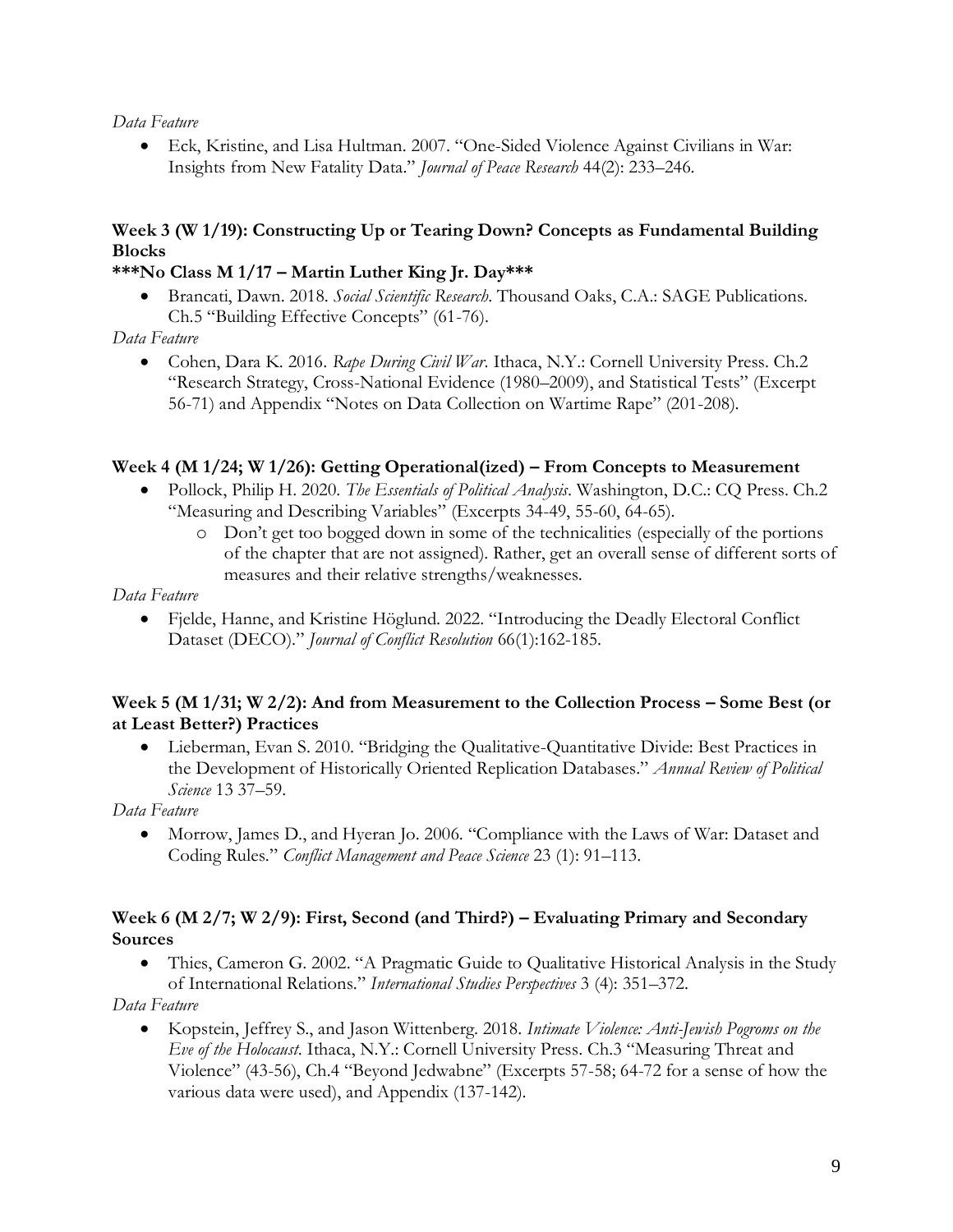#### **Week 7 (M 2/14; W 2/16): Power to the People? Asking Around about Interviews and Surveys**

• Mosley, Layna. 2013. "Introduction. 'Just Talk to People'? Interviews in Contemporary Political Science." In *Interview Research in Political Science*. Layna Mosley, ed. Ithaca, N.Y.: Cornell University Press. (1-28).

• Pew Research Center. [Writing Survey Questions](https://www.pewresearch.org/our-methods/u-s-surveys/writing-survey-questions/) (including 5-minute embedded video). *Data Feature*

• Straus, Scott. 2006. *The Order of Genocide: Race, Power, and War in Rwanda*. Ithaca, N.Y.: Cornell University Press. Ch.1 "Introduction" (Excerpt 1-6), Ch.5 "Why Perpetrators Say They Committed Genocide" (122-152), and Appendix (Excerpt 260-264).

## **Week 8 (W 2/23): What's Valid and/or What's "Right"? Ethical Considerations in Data Collection**

## **\*\*\*No Class M 2/21 – Presidents' Day\*\*\***

- Desposato, Scott. 2014. "[Ethics and Research in Comparative Politics](http://www.washingtonpost.com/blogs/monkey-cage/wp/2014/11/03/ethics-and-research-in-comparative-politics)." *The Monkey Cage: The Washington Post* (blog). (November 3).
- Brooks, Sarah M. 2013. "The Ethical Treatment of Human Subjects and the Institutional Review Board Process." In *Interview Research in Political Science*. Layna Mosley, ed. Ithaca, N.Y.: Cornell University Press. (45-66).

Presentation and Q&A on W 2/23 from Galen Basse, Human Subjects Division, UW. *Data Feature*

• Van der Windt, Peter, and Macartan Humphreys. 2016. "Crowdseeding in Eastern Congo: Using Cell Phones to Collect Conflict Events Data in Real Time." *Journal of Conflict Resolution* 60(4): 748-781.

## **Week 9 (M 2/28; W 3/2): Ethics Continued; The Trauma of Data Collection (for Participants and Researchers)**

- Cronin-Furman, Kate, and Milli Lake. 2018. "Ethics Abroad: Fieldwork in Fragile and Violent Contexts." *PS: Political Science & Politics* 51(3): 607–614.
- Loyle, Cyanne E., and Alicia Simoni. 2017. "Researching Under Fire: Political Science and Researcher Trauma." *PS: Political Science & Politics* 50(1): 141–145.

*Data Feature*

• Humphreys, Macartan, and Jeremy M. Weinstein. 2004. "What the Fighters Say: A Survey of Ex-Combatants in Sierra Leone June-August 2003."

**Week 10 (M 3/7; W 3/9):** New Technologies for Old Questions? The Future of Data Collection in the (Social) Sciences

• Zeitzoff, Thomas. 2017. "How Social Media Is Changing Conflict." *Journal of Conflict Resolution* 61(9): 1970-1991.